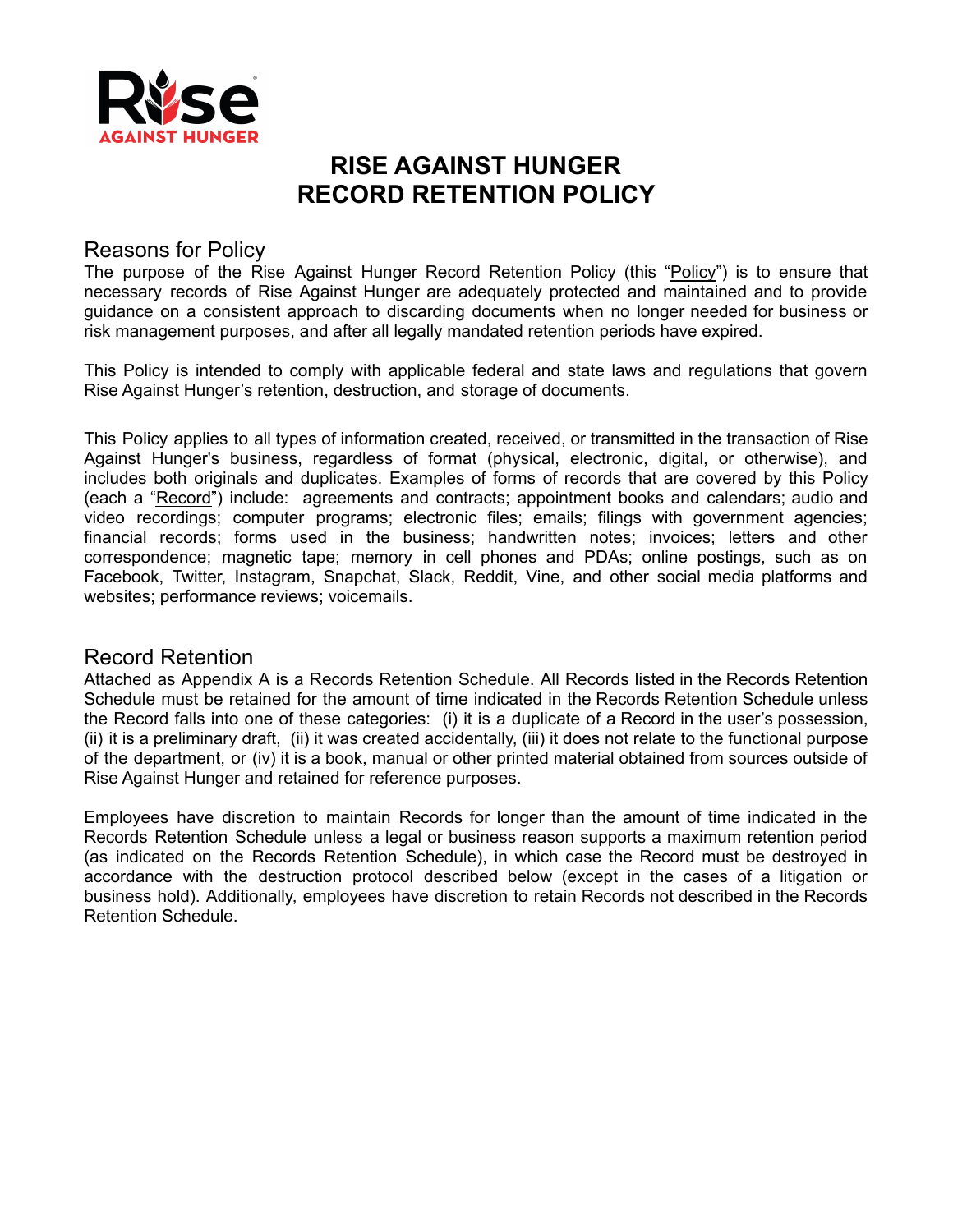## Record Destruction

A Record may be destroyed: (i) at any time if there are no retention requirements described in this Policy, or (ii) after the period in the Records Retention Schedule has elapsed, unless either of the following events has occurred, in which case you must preserve and not delete, dispose, destroy, or change those Records until People Operations specifically authorizes you to do so:

- *Litigation Hold:* People Operations informs you or your department that certain Records are relevant to current litigation, potential litigation, a government investigation, audit, or other event.
- *Business Hold*: People Operations or the CEO requests that you or your department suspend any routine disposal procedures in connection with certain other types of events, such as a merger or replacement of Rise Against Hunger's information technology systems.

The destruction of confidential, financial, and personnel-related Records must be conducted by shredding if possible. Non-confidential Records may be destroyed by recycling. The destruction of electronic Records must be coordinated with People Operations or Finance.

### Record Storage

Rise Against Hunger's Records must be stored in a safe and secure manner. Records containing sensitive, confidential, proprietary, or personal information must be stored in a manner to prevent access from those without legitimate business needs and in compliance with applicable laws.

Records that contain medical information concerning an employee must be stored separately from other Records.

Any Records that are essential to Rise Against Hunger's business operations during an emergency must be duplicated and/or backed up at least once per week and maintained off site.

## Mandatory Compliance

All Rise Against Hunger employees must comply with this Policy. An employee's failure to comply with this Policy may result in disciplinary sanctions, including suspension or termination. If you feel that you or someone else may have violated this Policy, even if accidental, you should report the incident immediately to your supervisor or to People Operations. No one will be subject to and Rise Against Hunger prohibits, any form of discipline, reprisal, intimidation, or retaliation for reporting incidents of inappropriate conduct of any kind, pursuing any record destruction claim, or cooperating in related investigations.

### Administration of this Policy

People Operations is in charge of administering and enforcing this Policy and will periodically review and update this Policy to ensure that Rise Against Hunger is in full compliance with applicable laws and regulations. Any questions about this Policy should be referred to People Operations.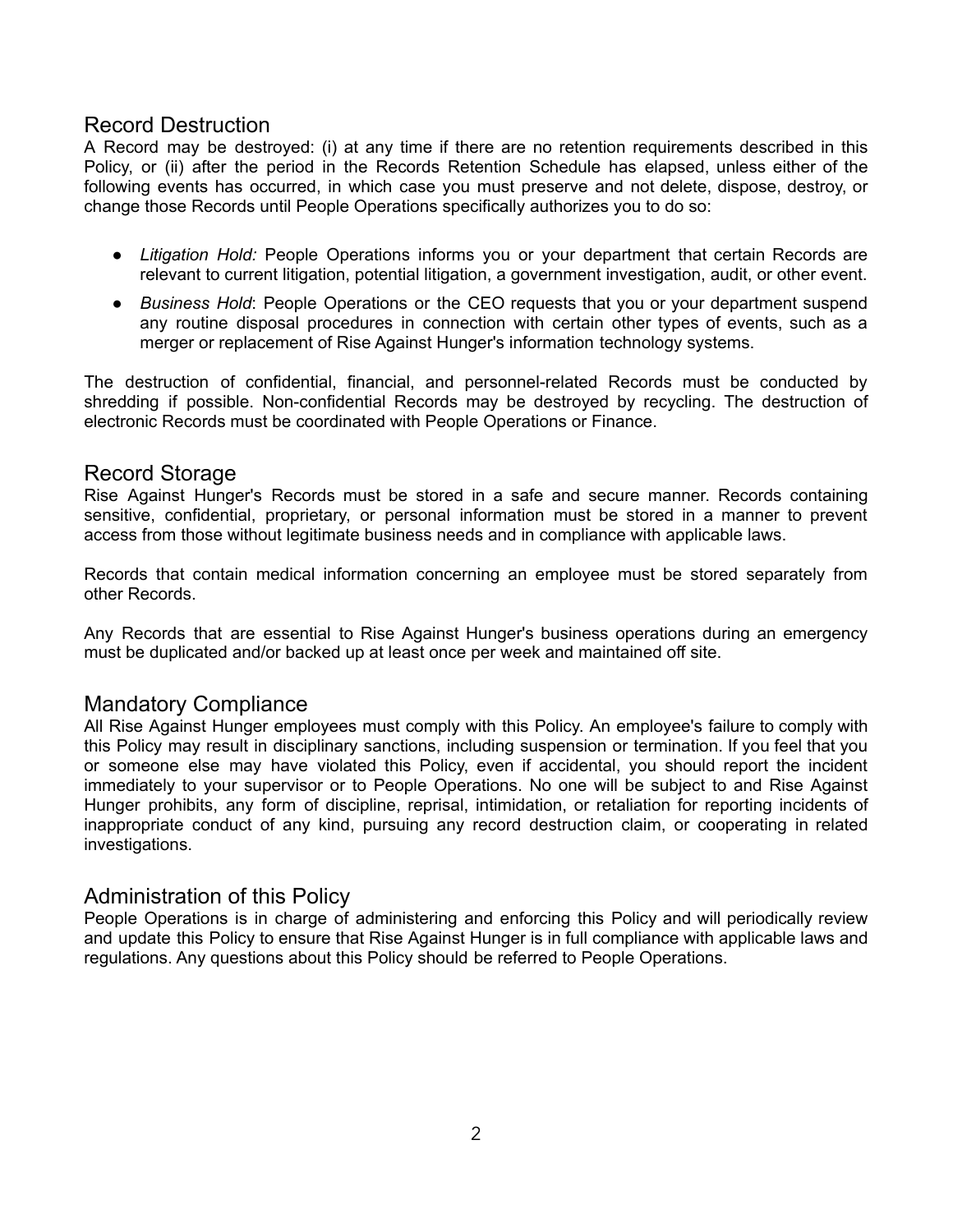## **APPENDIX A**

#### **Record Retention Schedule**

This Records Retention Schedule is covered by Rise Against Hunger's Record Retention Policy and establishes retention or destruction schedules. Employees should give special consideration to the categories of documents listed in the Record Retention Schedule below and comply with the Record Retention Policy as it applies to specific categories. Please consult with People Operations if unsure.

| <b>RECORD</b>                                                                                                                                                                                                                                                                                                                                                                                                                                                                                                                                                                                                                                    | <b>RETENTION PERIOD</b>                                       |  |
|--------------------------------------------------------------------------------------------------------------------------------------------------------------------------------------------------------------------------------------------------------------------------------------------------------------------------------------------------------------------------------------------------------------------------------------------------------------------------------------------------------------------------------------------------------------------------------------------------------------------------------------------------|---------------------------------------------------------------|--|
| PERSONNEL AND HUMAN RESOURCE RECORDS                                                                                                                                                                                                                                                                                                                                                                                                                                                                                                                                                                                                             |                                                               |  |
| Collective bargaining agreements                                                                                                                                                                                                                                                                                                                                                                                                                                                                                                                                                                                                                 | 3 years from expiration                                       |  |
| EEO-1 Reports (Employer Information Report)                                                                                                                                                                                                                                                                                                                                                                                                                                                                                                                                                                                                      | 3 years                                                       |  |
| Plan-level employee benefit documents subject to ERISA (Form<br>5500 filings and supporting information, schedules, financial reports,<br>investment statements, worksheets, receipts, resolutions,<br>nondiscrimination and coverage test results, required<br>communications and notices)                                                                                                                                                                                                                                                                                                                                                      | 6 years from when the record<br>was required to be disclosed  |  |
| Participant-level employee benefit documents subject to ERISA<br>(executed plan documents, summaries, determination letters, board<br>or administrative committee minutes and resolutions, census data<br>used to determine eligibility, compensation data, documents relating<br>to participant earnings, contributions, loans, beneficiary elections,<br>and distributions, and Form 1099-Rs)                                                                                                                                                                                                                                                  | Permanent                                                     |  |
| For candidates who are not hired, job descriptions, applications,<br>resumes, background checks, pre-employment tests and test<br>results, documents relating to hiring, interview notes, and I-9 forms                                                                                                                                                                                                                                                                                                                                                                                                                                          | 3 years from the date of the<br>no-hire determination         |  |
| For employees, personnel and employment records including job<br>descriptions, applications, resumes, pre-hire documentation, and<br>documents relating to hiring, onboarding, promotion, demotion,<br>discipline, performance, appraisal, transfer, layoff, termination, rates<br>of pay or other terms of compensation, garnishments, housing<br>allowances, expenses and reimbursements, selection for training,<br>protected leaves, reasonable accommodations, time reports,<br>medical records, background checks, pre-employment tests and<br>test results, and I-9 forms (unless a different period is specifically<br>identified below) | Termination + 7 years <sup>1</sup>                            |  |
| Employment contracts or agreements (including separation or<br>termination agreements and confidentiality agreements)                                                                                                                                                                                                                                                                                                                                                                                                                                                                                                                            | Termination + 7 years                                         |  |
| Written affirmative action program (AAP) and supporting documents                                                                                                                                                                                                                                                                                                                                                                                                                                                                                                                                                                                | 3 years                                                       |  |
| Medical exams required by law                                                                                                                                                                                                                                                                                                                                                                                                                                                                                                                                                                                                                    | Must be discarded 30 years after<br>termination of employment |  |
| Accident reports and workers' compensation records                                                                                                                                                                                                                                                                                                                                                                                                                                                                                                                                                                                               | Duration of employment + 30<br>years                          |  |

<sup>&</sup>lt;sup>1</sup> SA NTD: Although this period is longer than that required by law, for risk management purposes, we recommend that these records, and in many other cases throughout, that Rise Against Hunger keep records longer than the minimum. Complete and accurate records are often an employer's best defense.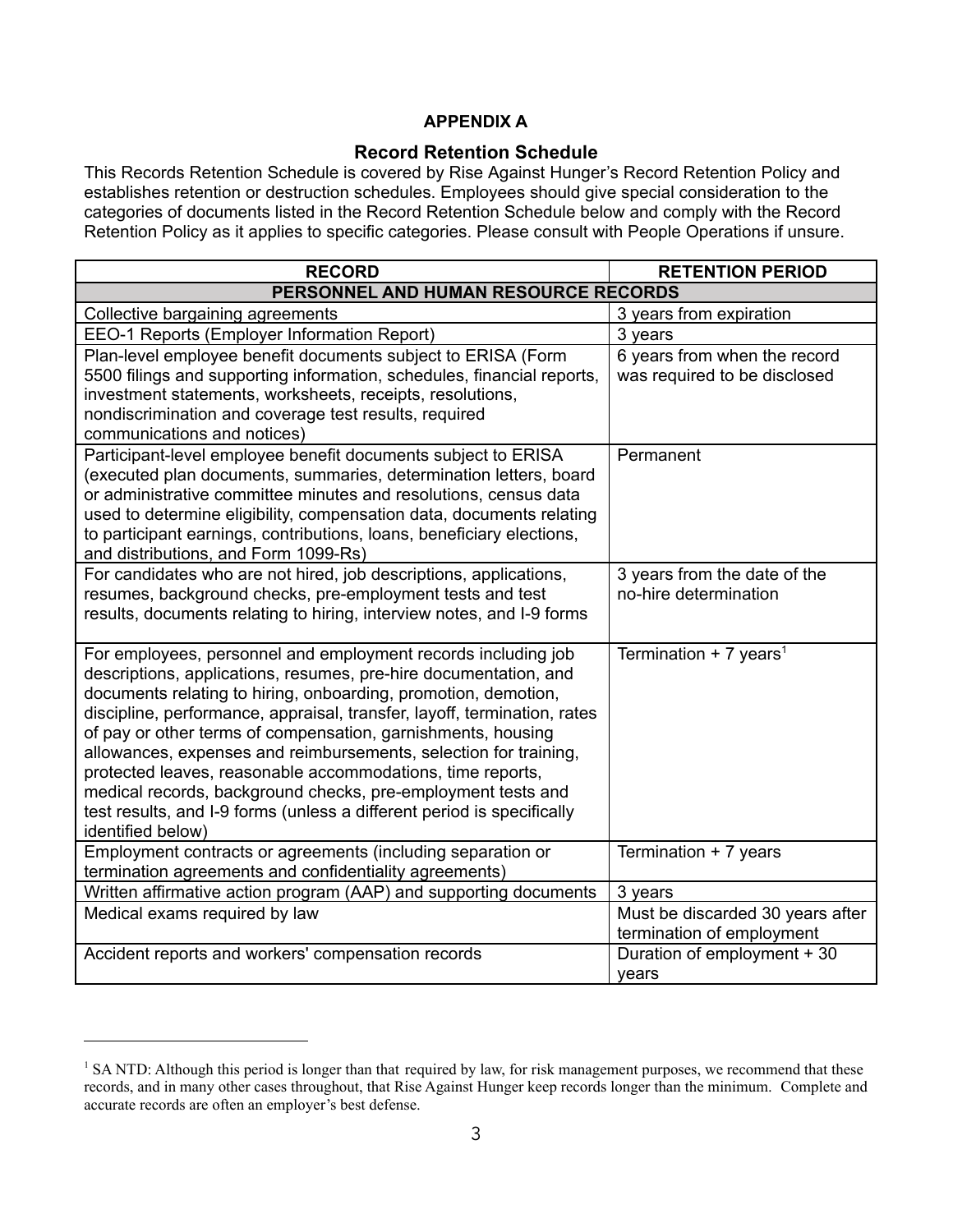| Injury and Illness Incident Reports (OSHA Form 301) and related<br>Annual Summaries (OSHA Form 300A); Logs of work-related                                                                                                                                                              | 5 years following the end of the<br>calendar year that these records                                                                                    |
|-----------------------------------------------------------------------------------------------------------------------------------------------------------------------------------------------------------------------------------------------------------------------------------------|---------------------------------------------------------------------------------------------------------------------------------------------------------|
| injuries and illnesses (OSHA Form 300)                                                                                                                                                                                                                                                  | cover                                                                                                                                                   |
| Supplemental record for each occupational injury or illness (OSHA<br>Form 101); Log and Summary of Occupational Injuries and Illnesses<br>(OSHA Form 200)                                                                                                                               | 5 years following the year to<br>which they relate                                                                                                      |
| OSHA documents, notices, inspections                                                                                                                                                                                                                                                    | 5 years following the year to<br>which they relate                                                                                                      |
| Hazardous material exposures                                                                                                                                                                                                                                                            | Duration of employment + 30<br>years                                                                                                                    |
| Payroll records, records of hours worked; timecards; piece work<br>tickets; wage rate tables; pay rates; earnings records; work and time<br>schedules; records of additions to or deductions from wages;<br>records on which wage computations are based                                | 4 years                                                                                                                                                 |
| W-2 and W-4 Forms and Statements                                                                                                                                                                                                                                                        | As long as the document is in<br>effect + 7 years                                                                                                       |
| Records relating to internal claims of discrimination, harassment or<br>unfair treatment, including those relating to an investigation and<br>action taken in response.                                                                                                                 | Termination of employment of<br>employees involved + 7 years                                                                                            |
| Records relating to an employee claim, employee charge, employee<br>complaint, employee lawsuit, any government audit, enforcement<br>action, or other compliance review.                                                                                                               | Closure of matter $+ 7$ years                                                                                                                           |
| RECORDS RELATING TO RECURRING VOLUNTEERS                                                                                                                                                                                                                                                |                                                                                                                                                         |
| Volunteer applications, resumes, interview notes, and<br>pre-engagement documentation                                                                                                                                                                                                   | If not engaged, 1 year from date<br>of marking record or the<br>hire/no-hire determination,<br>whichever is later<br>If engaged, termination $+5$ years |
| Record relating to volunteer screenings, onboarding, engagement,                                                                                                                                                                                                                        | Term of engagement $+5$ years                                                                                                                           |
| and trainings including: offer letters, agreements, releases, waivers,<br>consents, policy acknowledgements, and records relating to<br>volunteer's performance, duties, or responsibilities, time reports,<br>travel requests and reports, expenses, complaints, and<br>reimbursements |                                                                                                                                                         |
| Records relating to any injuries or illnesses sustained by volunteers                                                                                                                                                                                                                   | 5 years following the year to<br>which they relate                                                                                                      |
| <b>RECORDS RELATING TO EVENT PROGRAMMING</b>                                                                                                                                                                                                                                            |                                                                                                                                                         |
| Records relating to participant screenings, engagement, trainings,<br>and participant contracts including releases, waivers, consents, and<br>policy acknowledgments                                                                                                                    | 5 years following the event to<br>which they relate                                                                                                     |
| Partner cooperation agreements, milestone request forms,<br>memorandum, material communications, risk assessments,<br>complaints<br>Records relating to any injuries or illnesses sustained by                                                                                          | 5 years from expiration of<br>agreement or event, whichever<br>is later<br>5 years following the year to                                                |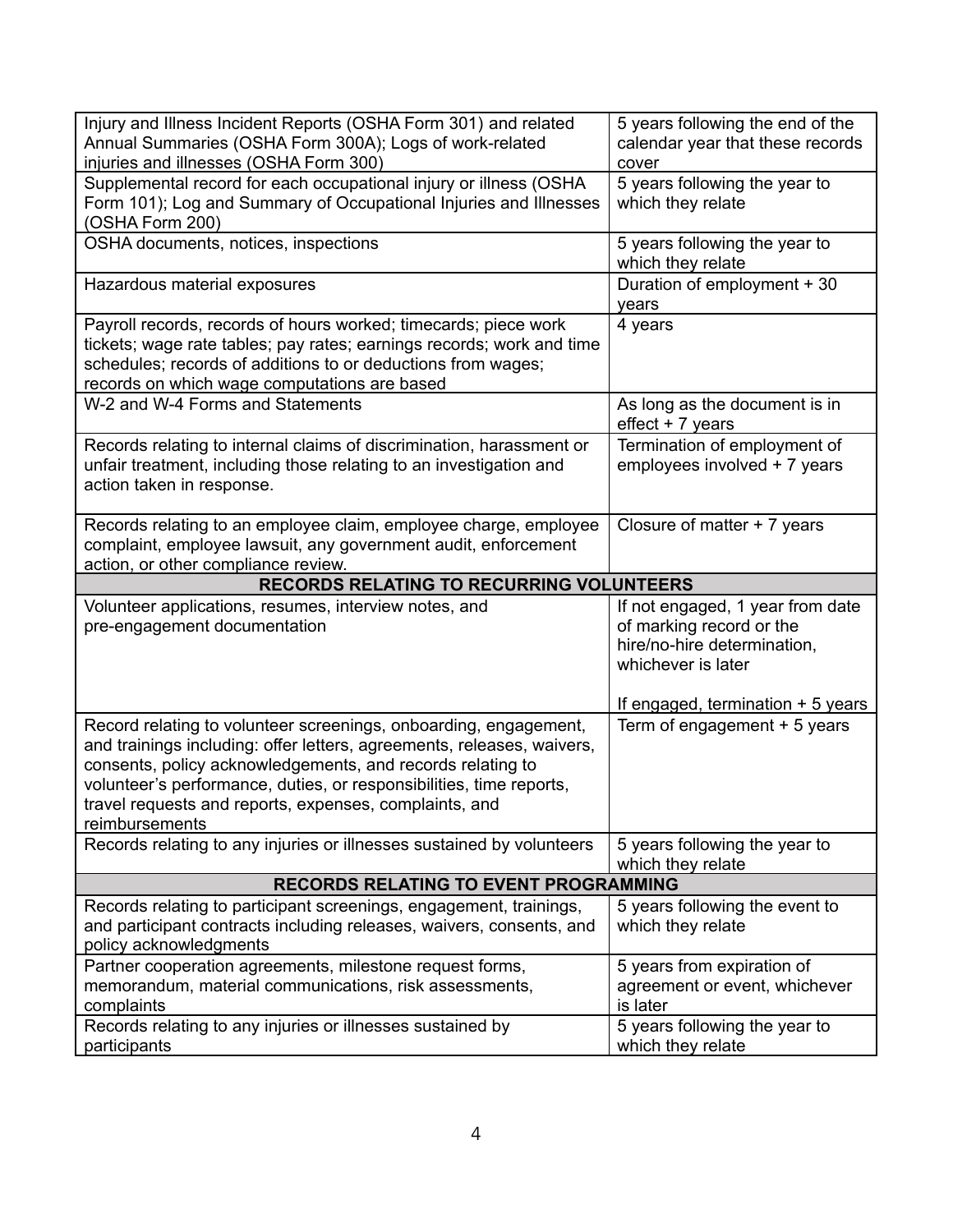| Shipping and supply chain documents (including bills of lading, raw<br>commodities forms and certifications, courier documentation, food<br>safety plans and recalls) | 7 years                                         |  |
|-----------------------------------------------------------------------------------------------------------------------------------------------------------------------|-------------------------------------------------|--|
| Community engagement or advisory board charters, minutes, plans,<br>members                                                                                           | 7 years from completion                         |  |
| DONOR, GRANT, AND CHARITABLE PURPOSE RECORDS                                                                                                                          |                                                 |  |
| Donor records, tax receipts, contracts and annual reports                                                                                                             | 7 years                                         |  |
| Grant applications and contracts                                                                                                                                      | 7 years                                         |  |
| Donor acknowledgement letters and material communications                                                                                                             | 3 years                                         |  |
| <b>CORPORATE RECORDS</b>                                                                                                                                              |                                                 |  |
| Articles of Incorporation, Bylaws, Corporate Seal                                                                                                                     | Permanent                                       |  |
| Annual corporate filings and reports to secretary of state and<br>attorney general                                                                                    | Permanent                                       |  |
| Board policies, resolutions, Board meeting minutes and committee<br>meeting minutes                                                                                   | Permanent                                       |  |
| Selection of directors and committee members documents and<br>processes                                                                                               | 5 years                                         |  |
| Contracts and agreements                                                                                                                                              | Permanent if current (7 years if<br>expired)    |  |
| <b>Fixed Asset Records</b>                                                                                                                                            | Permanent                                       |  |
| Sales and purchase records                                                                                                                                            | 5 years                                         |  |
| State sales tax exemption documents                                                                                                                                   | Permanent                                       |  |
| State charitable solicitation licenses                                                                                                                                | Permanent                                       |  |
| Records related to political contributions to officials and candidates<br>and payments to state or local political parties and political action<br>committees         | 5 years                                         |  |
| U.S. Treasury Department, the Office of Foreign Assets Control                                                                                                        | 5 years following the year to                   |  |
| (OFAC) records and communications                                                                                                                                     | which they relate                               |  |
| Workplace or event emergency response plan (e.g., fire evacuation                                                                                                     | Current and immediately                         |  |
| plan)                                                                                                                                                                 | preceding edition                               |  |
| ACCOUNTING AND FINANCE, BANK, AND TAX RECORDS                                                                                                                         |                                                 |  |
| Accounts Payable and Receivables ledgers and schedules                                                                                                                | 7 years                                         |  |
| Annual audit reports and year-end financial statements<br>Records relevant to an audit or review, including memoranda,                                                | Permanent<br>5 years from the end of the fiscal |  |
| correspondence, workpapers, and other communications                                                                                                                  | period in which the audit or                    |  |
|                                                                                                                                                                       | review was concluded                            |  |
| Annual plans and budgets                                                                                                                                              | 2 years                                         |  |
| Depreciation schedules                                                                                                                                                | Permanent                                       |  |
| Bank statements and reconciliation                                                                                                                                    | 7 years                                         |  |
| Business and employee expense records                                                                                                                                 | 7 years                                         |  |
| Cash or credit card receipts                                                                                                                                          | 3 years                                         |  |
| Check registers, cancelled checks, deposit slips                                                                                                                      | Permanent                                       |  |
| Electronic fund transfer documents                                                                                                                                    | 7 years                                         |  |
| General ledgers                                                                                                                                                       | Permanent                                       |  |
| Journal entries                                                                                                                                                       | 7 years                                         |  |
| Invoices                                                                                                                                                              | 7 years                                         |  |
| Petty cash vouchers                                                                                                                                                   | 3 years                                         |  |